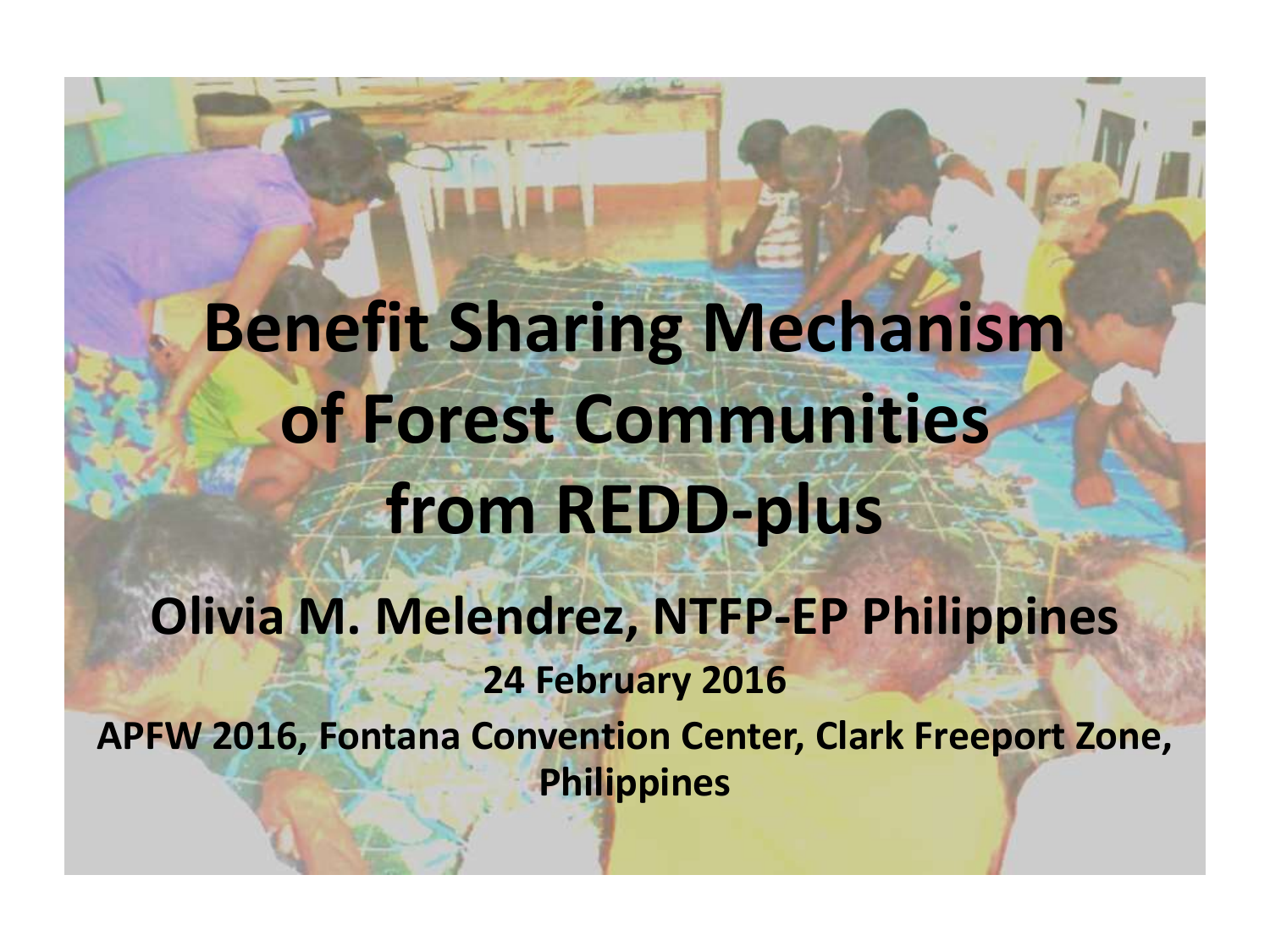

**Exploring Approaches and Mechanisms for REDD-plus and Mechanisms for REDD-plus Benefit Sharing in the Philippines**: *A review of Community-Based Forest Management and Indigenous Forest Management in Ancestral Domains as the foundation for REDD-plus Benefit Sharing* 

- The study revisited similar and existing BS arrangements in practice in the Philippines:
- Main Objective: to learn from **existing** BS and inform for REDD-plus policy making in the Philippines
- 6 sites all over the Philippines: 3 CBFM and 3 Ancestral domain sites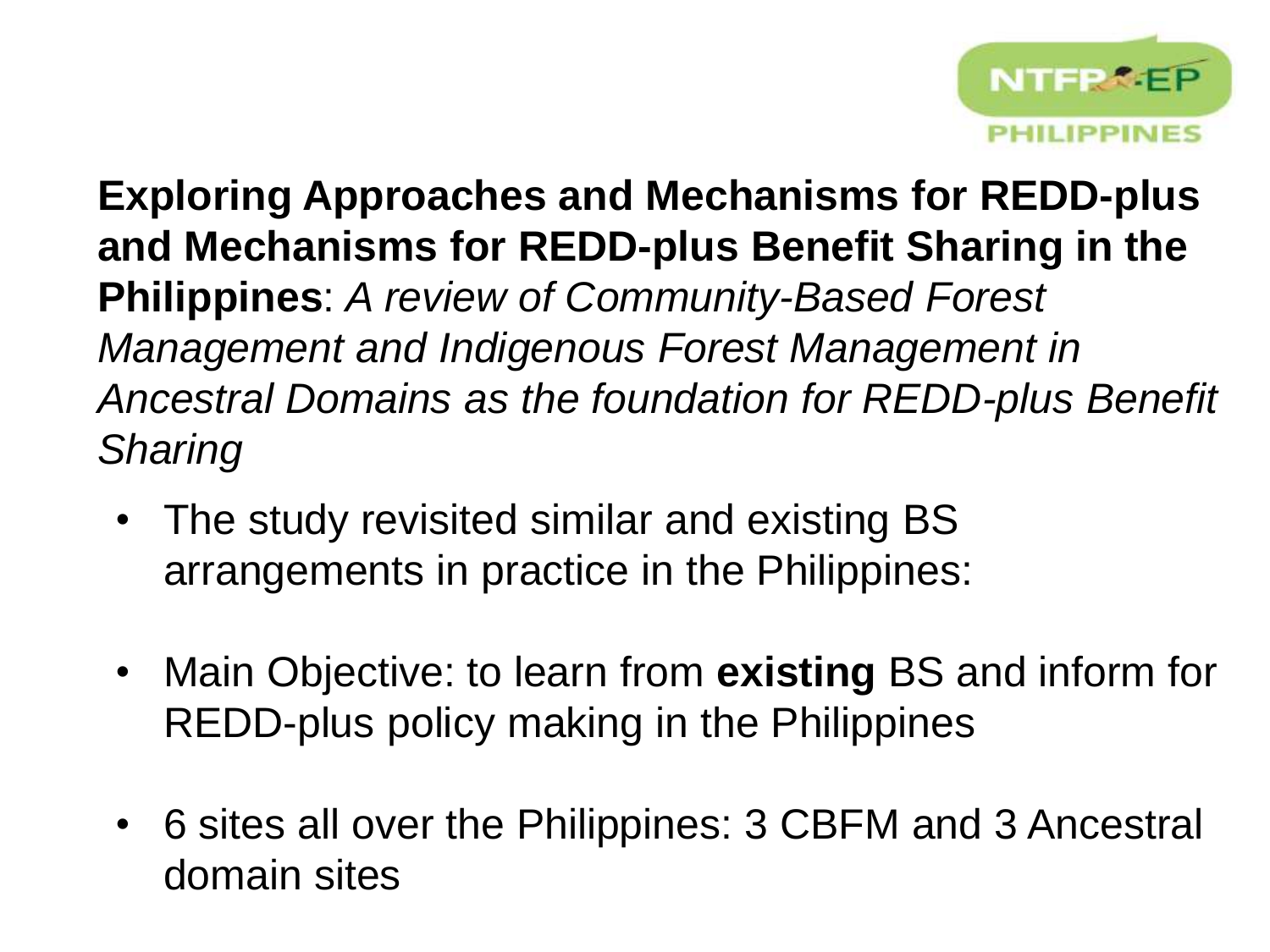# **Resource Utilization Arrangement**

| <b>Sources of Benefits</b>           | <b>CBFM</b>                                                                                  | <b>Ancestral Domain</b>                                                                                           |
|--------------------------------------|----------------------------------------------------------------------------------------------|-------------------------------------------------------------------------------------------------------------------|
| Timber production /<br>harvesting    | Provided for by Law:<br>75.0% - Coop<br>12.5% - government (DENR)<br>12.5% - CBFM Trust fund | Defined under Mgt<br>Plan/scheme (e.g Ikalahan -<br>small scale or hh based),<br>no share for government          |
| Prog/Project<br><b>Support Funds</b> | Varying but alloted for most<br>members and open to non<br>members e.g Tree planting         | Varying degree based on<br>specific prog/project policies<br>e.g NGP - employment                                 |
| Share from Land<br>Rents, royalty    |                                                                                              | Case to case bases<br>5% from land rentals of locators<br>(JMA SBMA/Ayta Ambala);<br>No royalty so far determined |
| <b>Other Non Timber</b><br>products  | Rattan                                                                                       | Access to Rattan, Broom grass,<br>Honey                                                                           |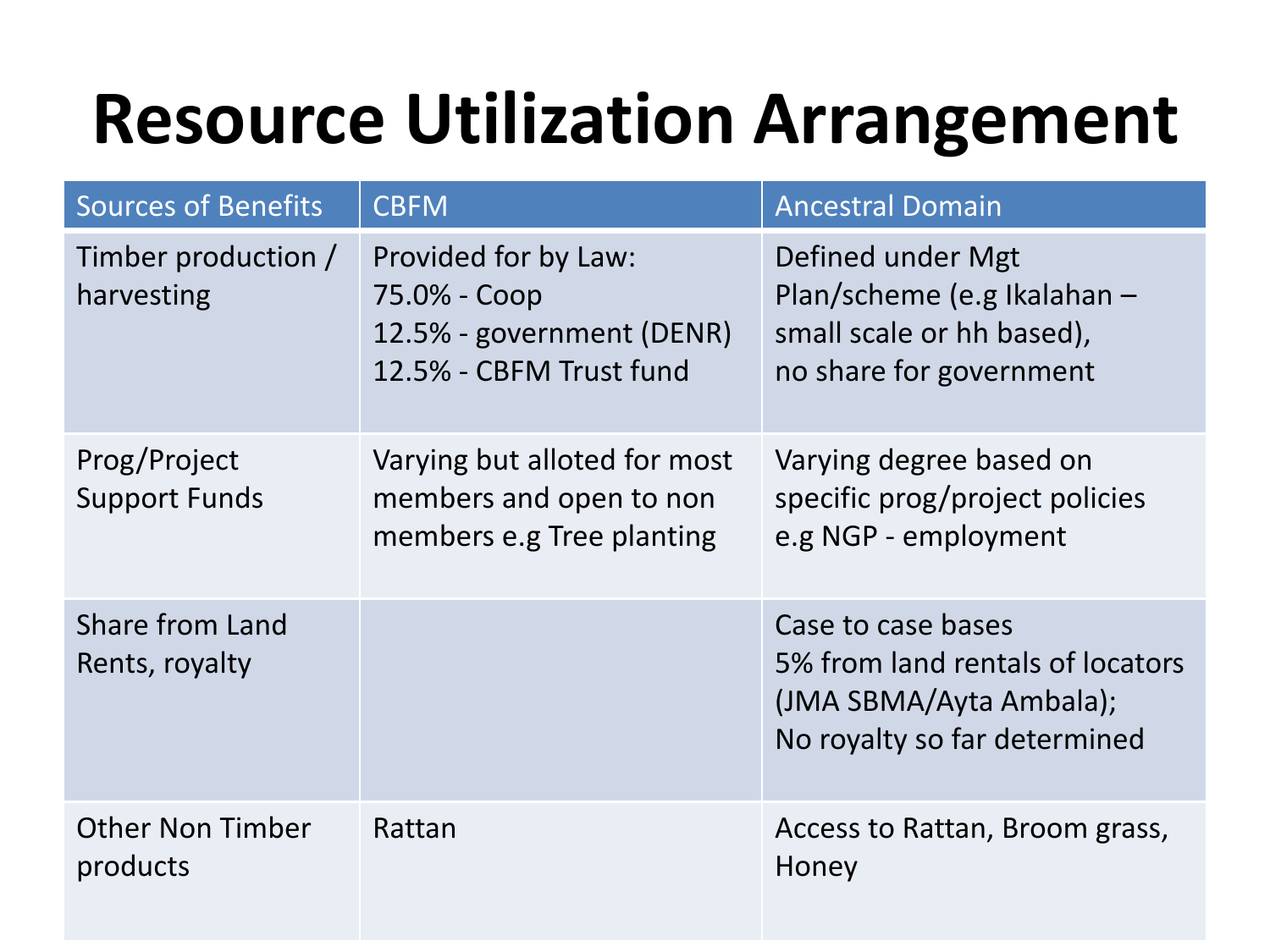

#### *From the Research, getting a fair share from the benefits of the forests…* **Types of benefits and incentives recommended on the**

Benefits Must accrue to those closest to the resources based on **ownership**, **needs**, and **performance** 

**ground ( National workshop results, GIZ, May 2015)** •Cash payments to household level •Cash payments to community –divided opinion on its appropriateness for PAs •Livelihood strategies (e.g. fruit trees, plantation products, value adding such as through processing units for NTFPs) •Health, education, potable water and other community services •Facilitate increased tenure security via permitting and titling •Support preparation of FMU management plans that include REDD+ and adaptation •Capacity building •Support to and deputation of PA wardens, forest protection guards •Investment and extension support for identified actions as per management plans •Build up capital for future investment •Market information system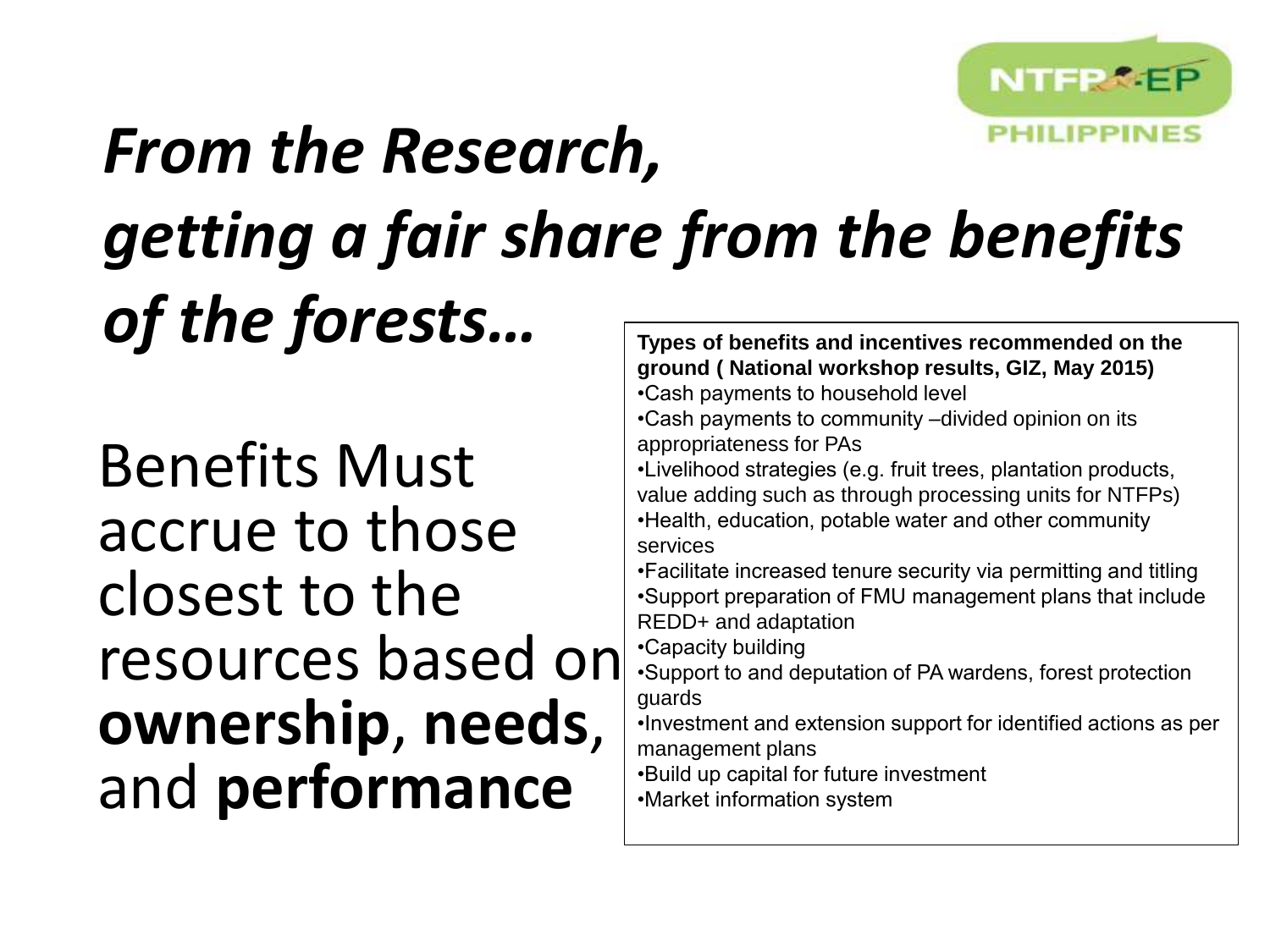

Given the stated principle above, what must be the enabling conditions for REDD-plus benefit sharing mechanism to **work effectively** for forest communities?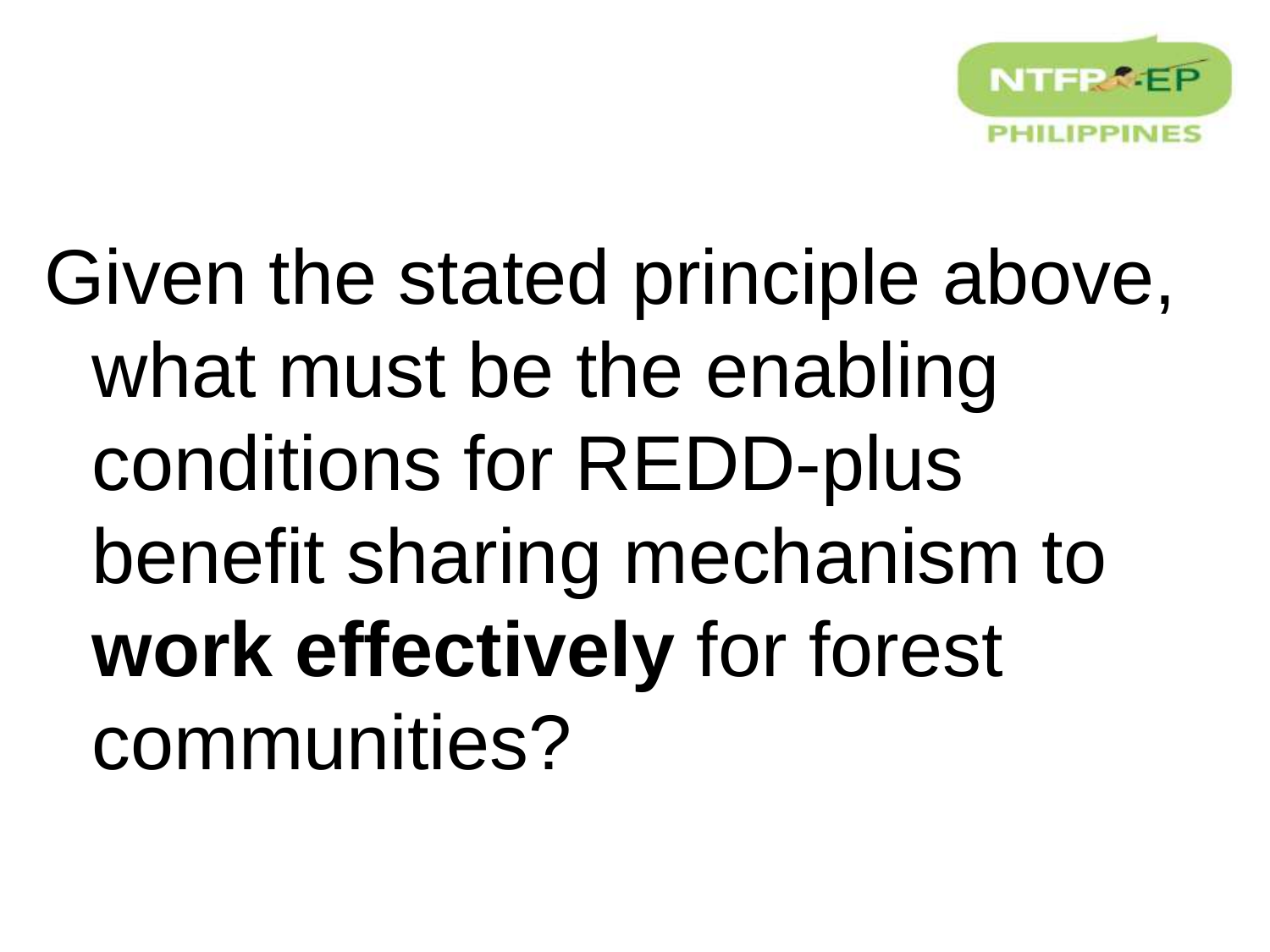

## **Clear and secure tenure rights** is not only a necessity but is crucial to be to adhered to

- require not only provision of tenure to forest communities but more importantly ADDRESS OVERLAPPING CLAIMS in favor of those actually living and protecting the land
- In REDD-plus, tenure rights should be the basis for carbon rights and access to resources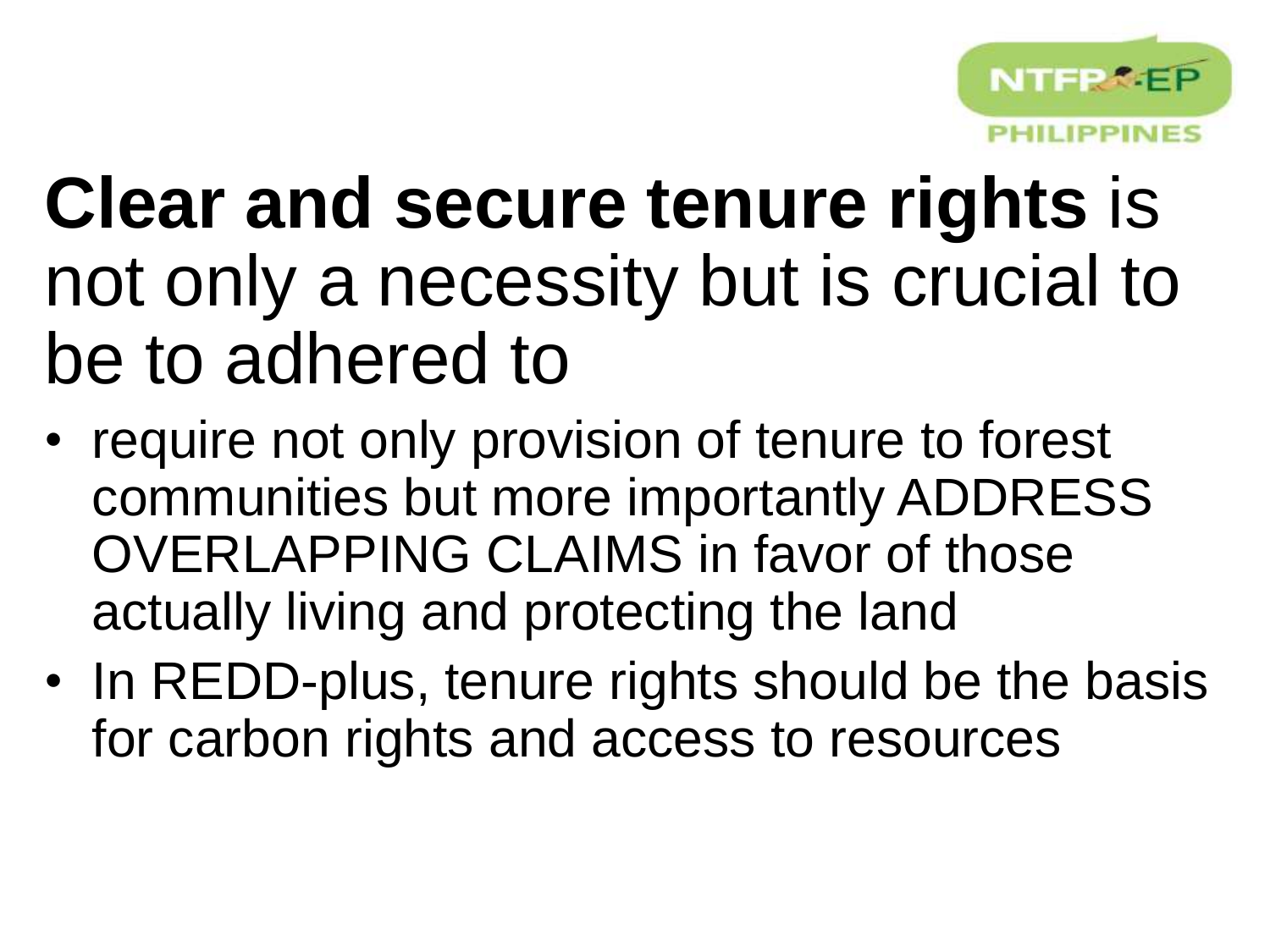

# **Coherent and stable policies**

- Sustainable management of forests
- Community Rights to Resources; permitting system for timber and **NTFPs**